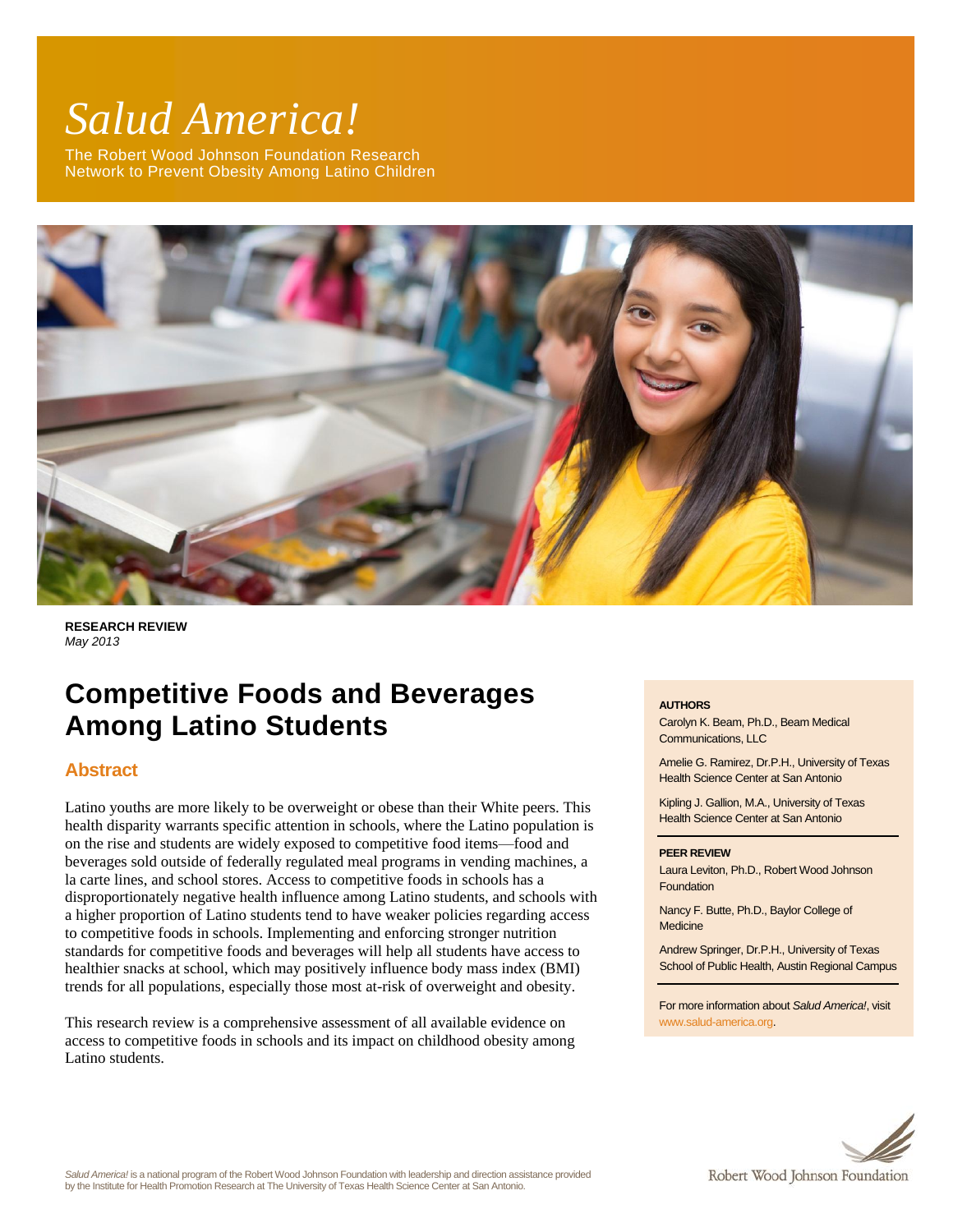# **Introduction**

Overweight and obesity continues to be a pressing public health issue among Latino children and adolescents. According to current estimates, more than 41 percent of Latino children and adolescents ages 6-19 in the Unites States are overweight and nearly 23 percent are obes[e.](#page-12-0)<sup>1</sup> In fact, both Latino and African-American children and adolescents are more likely to be overweight or obese than their White peers[,](#page-12-0)<sup>1</sup> putting them at greater risk for developing weight-related health problems, such as cardiovascular disease, asthma, type 2 diabetes, liver disease, sleep apnea, and psychological stres[s.](#page-12-1)<sup>2</sup>

Because most students, including Latino children and adolescents, consume a significant proportion of their daily calories at school[,](#page-12-2) $3$  foods and beverages available in schools influence students' diets and weight. Schools sell many foods and beverages to students outside of meal programs. A "competitive food" is defined as any food item that is sold in competition to the reimbursable school meal. These socalled competitive foods are widely available to Latino and other students through à la carte lines in the cafeteria, vending machines, school stores, snack bars, and other venues.<sup>[4,](#page-12-3) [5](#page-12-4)</sup> Such snack foods and drinks are often are high in fat, calories, sugar and/or salt, and offer little nutritional value.

The proportion of Latino students in U.S. schools is on the rise. In 1972 Latinos made up 6 percent of all public school students and in 2011 they made up 23.9 percent (Figure 1)[.](#page-12-5)<sup>6</sup> Similarly, the nation's share of Latino children ages 17 and younger is expected to increase from 20 percent in 2005 to 35 percent in 2050[.](#page-12-6)<sup>7</sup>

In response to the 2010 Healthy, Hunger-Free Kids Act, the U.S. Department of Agriculture (USDA) updated nutrition standards for the National School Breakfast and National School Lunch programs in early 2012. In January, 2013, USDA proposed updated nutrition standards for competitive foods and beverages—the first in more than 30 years. In anticipation of finalizing these standards, this research review summarizes current evidence regarding the impact of access to competitive foods in schools on diet and body weight among Latino students in grades 1-12.

*More than 41 percent of Latino children and adolescents ages 6-19 in the United States are overweight and nearly 23 percent are obese.*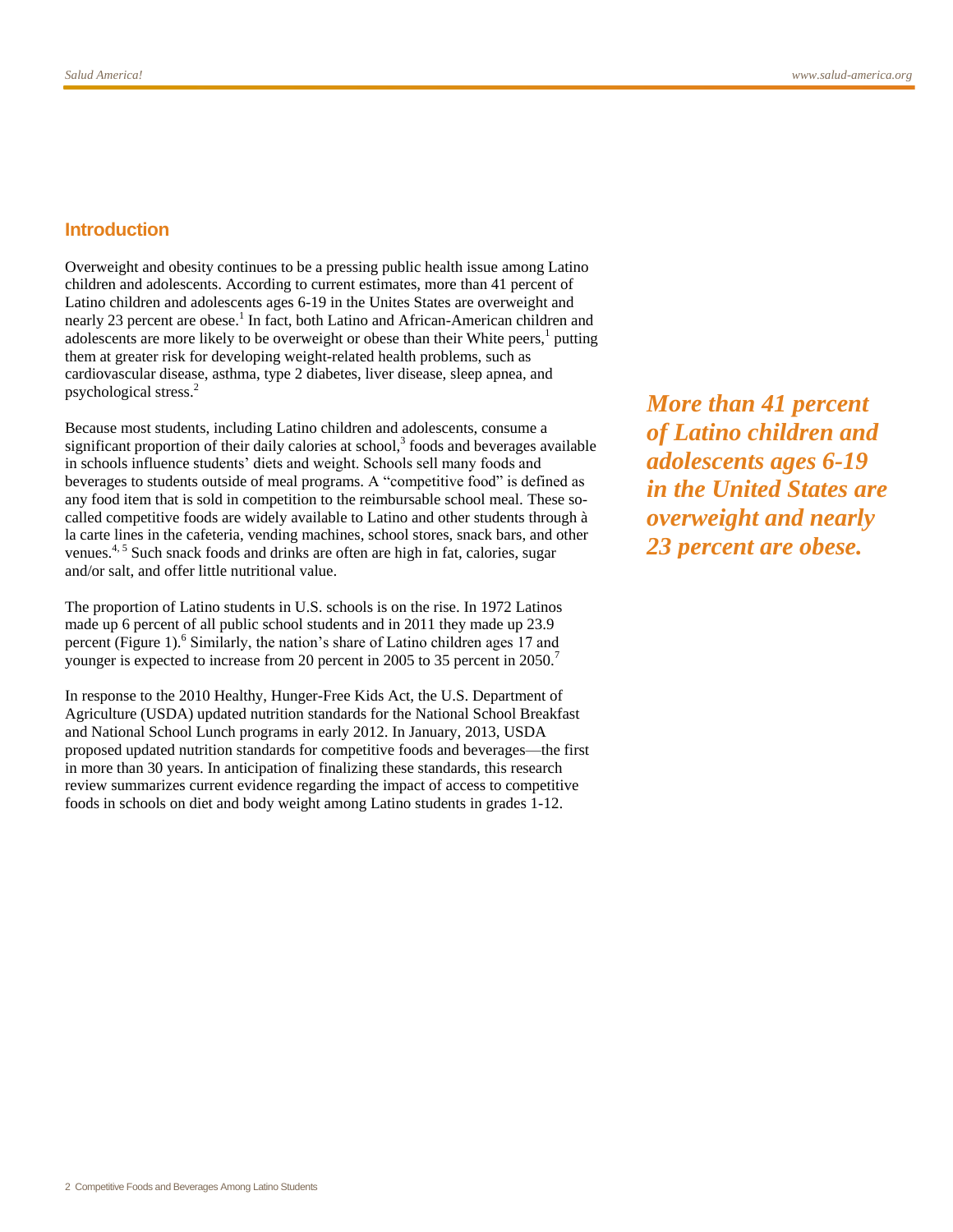Figure 1



#### *Data Source: Fry R, Lopez MH. Hispanic student enrollments reach new highs in 2011. In. Washington, D.C.: Pew Research Center; 2012.*

# **Methodology**

This comprehensive research review summarizes all available peer-reviewed scientific literature published between 2008 (after the introduction of the Institute of Medicine school nutrition standards in 2007) and September 2012 regarding the influence of access to competitive foods in schools on nutrition, overweight, and obesity among Latino students in grades 1-12. Keyword searches were conducted in PubMed and Google Scholar. Databases were searched with key terms such as: "competitive food AND Latino childhood obesity," "competitive food in school AND obesity AND Hispanic," "competitive food AND childhood obesity," "competitive food in school AND BMI," and "competitive food in school AND access." Article titles and abstracts were examined, and relevant articles were retrieved, independent of the study's conclusions regarding the impact of competitive foods on Latino childhood obesity. Additional articles were identified through searches of the references of the initial set of publications found through keyword searches. To be included, the studies must have stated in the study abstract and/or methods that ethnicity was considered in the analysis or must have included a high proportion (greater than 30%) of Latino students in the study population. Search limits were confined to the English language.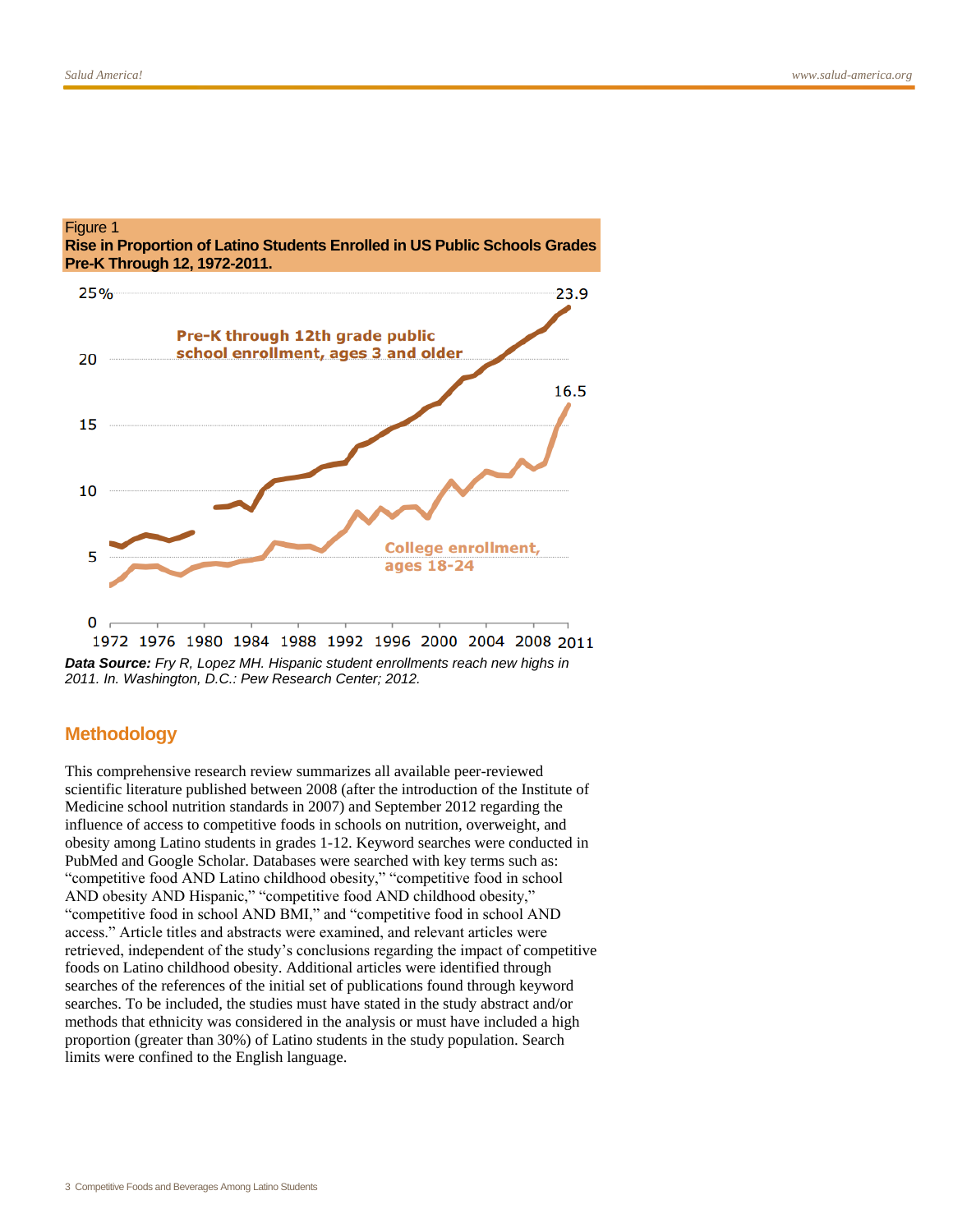# **Key Research Results**

- General trends suggest that Latino students may have greater access to certain types of competitive food venues than White or black students.
- Latino students are more likely than non-Hispanic White students to purchase and consume unhealthy competitive food items in schools.
- Schools in predominantly Latino communities are more likely to have surrounding food environments that can contribute to unhealthy dietary intake. Therefore, reducing access to competitive foods in schools may not positively influence Latino childhood obesity if food outlets surrounding schools continue to provide unhealthy food items.
- Schools with a higher proportion of Latino students tend to have weaker policies regarding access to competitive foods in schools, and may be less likely to implement nutritional guidelines for competitive foods.
- Policies that reduce access to competitive foods in schools are likely to reduce Latino students' consumption of unhealthy items during the school day, potentially lowering their intake of empty calories. However, such policies do not necessarily improve students' overall daily nutrient intake.
- Strong policies for competitive foods in schools have the potential to improve the BMI status among Latino students and may be an effective strategy for reducing weight gain in this population.

# **Studies supporting key research results**

#### **General trends suggest that Latino students may have greater access to certain types of competitive food venues than students of other ethnicities.**

Two national studies suggest ethnic disparities regarding access to specific types of competitive food venues. An updated report of the National Secondary School Survey (Johnston 2008), a comprehensive study including a nationally representative sample of more than 700 public schools, found that in 2010, Latino middle-school students had significantly greater access to school stores or snack bars/carts than White or black students[.](#page-12-3)<sup>4</sup> Similarly, a large study (Finkelstein 2008) using data collected in spring 2005 as part of the third School Nutrition and Dietary Assessment (SNDA III) included a nationally representative sample of 395 U.S. public schools and found that Latino high-school students had greater access to brand-name fast foods in schools than their black or White peers[.](#page-12-7)<sup>8</sup> These findings support a general trend reported in the literature over the last few years that Latino students may have greater access to certain competitive food venues, such as à la carte lunch items, and as a result, less access to healthier options.<sup>[3](#page-12-2)</sup>

#### **Latino students are more likely to purchase and consume unhealthy competitive food items in schools when available.**

Two large studies showed that Latino students were at least twice as likely as non-Hispanic White students to purchase from a vending machine, when available.<sup>[9,](#page-12-8) [10](#page-12-9)</sup> While the link between vending machine use among middle-school students and

*Schools with a higher proportion of Latino students tend to have weaker policies regarding access to competitive foods in schools, and may be less likely to implement nutritional guidelines for competitive foods.*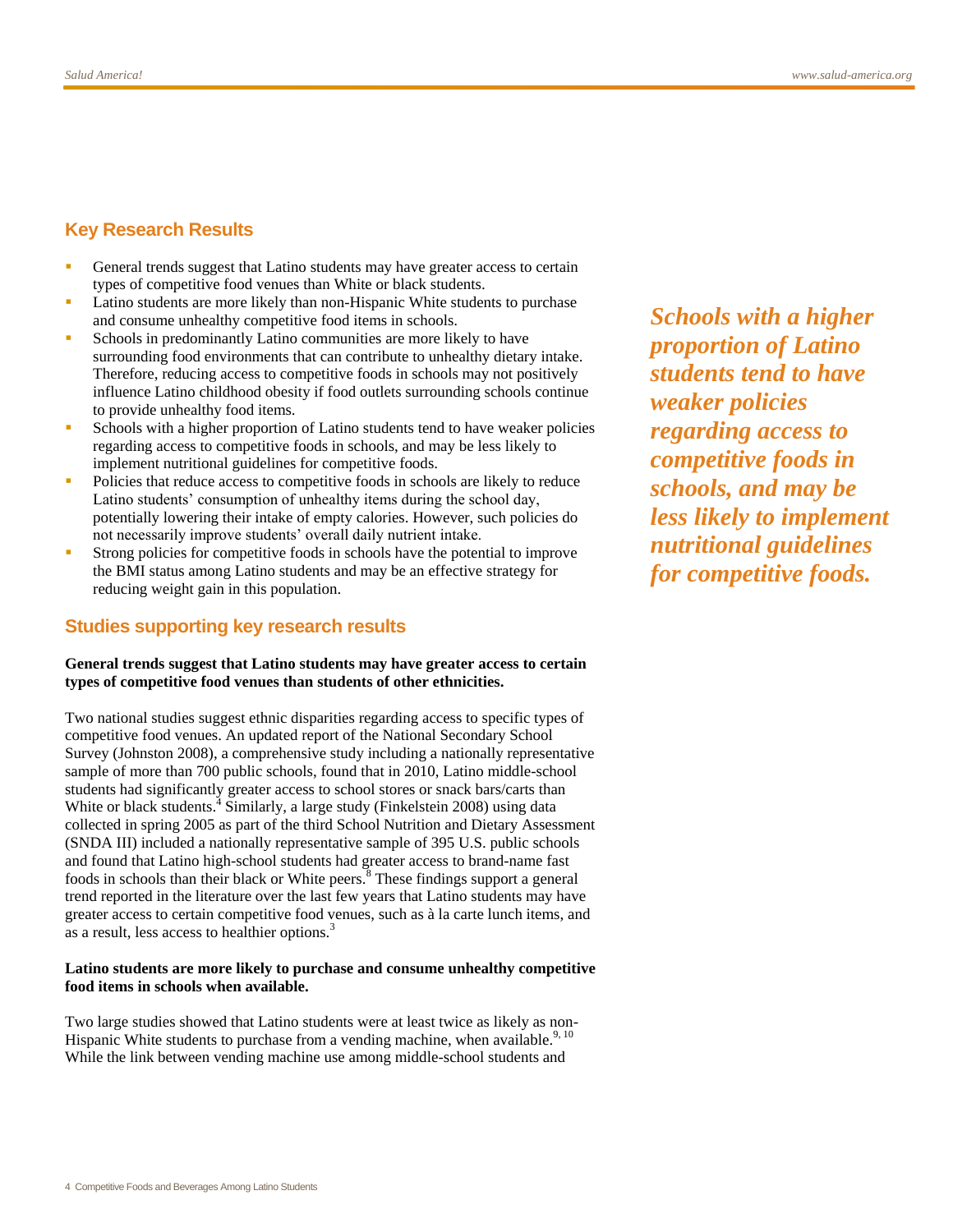increased sugar-sweetened beverage (SSB) consumption had previously been established, $<sup>11</sup>$  $<sup>11</sup>$  $<sup>11</sup>$  these studies contribute to the body of evidence that unrestricted access</sup> to vending machines influences purchasing behaviors and dietary practices of Latino students.

According to the first study (Thompson 2010), the majority of non-Hispanic Whites did not purchase from a vending machine, while the majority of students of other races or ethnicities reported purchasing on either 1 to 2, or  $\geq$ 3 days/week. These results are based on cross-sectional, nationally representative, population-level YouthStyles 2005 survey data (collected July-August 2005) that included 869 public school children and adolescents who had access to a school vending machine, of which 20.5 percent were grouped as "Hispanic or other" ethnicity. Specifically, compared to non-Hispanic Whites, participants who were "Hispanic or other" were twice as likely to purchase from a vending machine 1 or more days per week. Respondents who reported frequent vending machine purchases were also more likely to have unrestricted access to vending machines and to report additional unhealthy dietary practices, such as consuming soda on a regular basis and purchasing pizza or fried food from the cafeteria 1 or more days per week.<sup>[10](#page-12-9)</sup>

The second study (Park 2010) was a cross-sectional analysis based on the 2003 Florida Youth Physical Activity and Nutrition Survey that included a statewide representative sample of 4,322 students in 73 Florida public middle schools, of which 21 percent were Latino. This study found that, compared to non-Hispanic White students, when vending machines were available, Latino students were 2.2 times more likely to buy snacks or beverages from vending machines 2 or more days during the previous 5 days instead of buying lunch. This likelihood was even higher among Latino students who reported smoking cigarettes 1 or more days in the past 30 days. The primary factor influencing purchasing behavior was SSB consumption students attending schools with beverage vending machines were 3.5 times more likely to buy lunch from vending machines. Additionally, among students who purchased lunch from vending machines, 72 percent reported buying both lesshealthy snack and beverage options, providing further evidence that vending machines in schools facilitate the purchase of unhealthy snacks and beverages among Latino student[s.](#page-12-8)<sup>9</sup>

Two other studies support and extend these findings relating increased competitive-food purchasing to poor dietary behaviors observed among Latino students.<sup>[12,](#page-13-1) [13](#page-13-2)</sup> According to a cross-sectional study (Briefel 2009) including a nationally representative sample of 287 public schools and 2,314 children and adolescents (22% Latino) in grades 1-12 from the SNDA III, Latino high school students consumed 47 kcal more from low-nutrient, energy-dense foods than their White peers. The authors observed such differences in school-day consumption across racial/ethnic groups, independent of household income level: Latino and non-Hispanic black high school students consumed more calories from low-nutrient, energy-dense foods than non-Hispanic White students, suggesting that reducing access to competitive foods could specifically benefit minority groups at high risk of obesity.<sup>[12](#page-13-1)</sup>

Additionally, a state-level study (Gosliner 2011) including a majority-Latino (60%)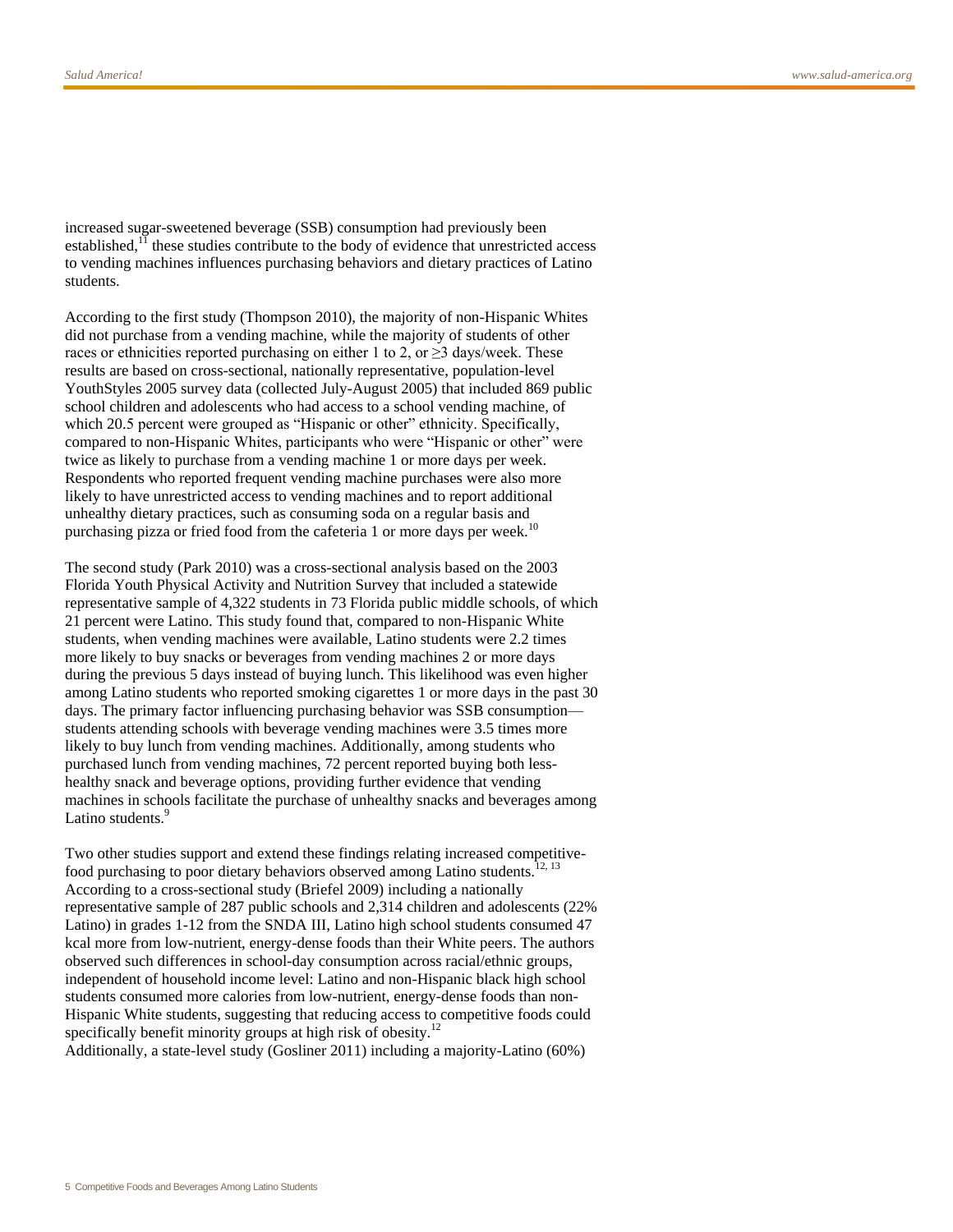population of 5,365 seventh- and ninth-graders at 19 schools in multiethnic, lowincome California communities found that students consumed more unhealthy foods at school and also purchased and consumed unhealthy competitive food items if available, independent of whether they participated in the school lunch program. The authors concluded that, in general, students consider it important to be able to purchase healthy foods, such as fresh fruits and vegetables, at school, but do not perceive their school food environment to be healthy and consume more unhealthy foods at school.<sup>[13](#page-13-2)</sup> Based on these findings, both studies suggested that reducing access to unhealthy competitive foods could improve dietary intake at school.

#### **Schools in predominantly Latino communities are more likely to have surrounding food environments that can contribute to unhealthy dietary intake. Therefore, reducing access to competitive foods in schools may not positively influence Latino childhood obesity if food outlets surrounding schools facilitate availability of unhealthy food items.**

Studies have previously demonstrated that the availability of unhealthy food venues near schools is associated with higher rates of childhood overweight.<sup>[16,](#page-13-3) [17](#page-13-4)</sup> For instance, a national study (Sturm 2008) including all (31,622) U.S. public middle and high schools found that Latino students were more likely to attend schools whose surrounding food environments included convenience stores, fast-food restaurants, snack stores or liquor stores. The authors concluded that this easy access to snacks, sodas, and fast food in the immediate vicinity of a school could negate positive school food policies, especially among students who can leave campus.<sup>1</sup>

Similarly, a smaller study (Tester 2010) assessed the presence of mobile food vendors after school in close proximity to six public schools in a predominantly Latino district of Oakland, Calif., in 2008. An average of five vendors were within a quarter-mile walk of each of the six schools on any given observation period. Over half of the transactions were performed by children only, and the majority of these purchases were at ice cream trucks or *paleteros* (ice cream pushcart vendors).[15](#page-13-6)

#### **Schools with a higher proportion of Latino students tend to have weaker policies regarding competitive foods in schools, and may be less likely to implement nutritional guidelines for competitive foods.**

While most school districts have a policy that addresses competitive foods, results from several studies suggest that the policies at schools with more Latino students are generally weak, and many schools have not implemented them.[18-20](#page-13-7) For instance, a longitudinal analysis of 6,300 racially and socioeconomically diverse students across 40 states that govern competitive food nutrition content (Taber 2012a) examined BMI status among adolescents from 2001-2008. Law strength and consistency were identified as two key factors affecting the law's positive influence on student BMI. States with a relatively high proportion of Latino students were more likely to have weak laws in 2003—laws that contained weak language or nonspecific standards—and, in turn, were less likely to have a positive impact on BMI than states with strong laws in 2003.<sup>[19](#page-13-8)</sup>

*A national study including all U.S. public middle and high schools found that Latino students were more likely to attend schools whose surrounding food environments included convenience stores, fast-food restaurants, snack stores or liquor stores.*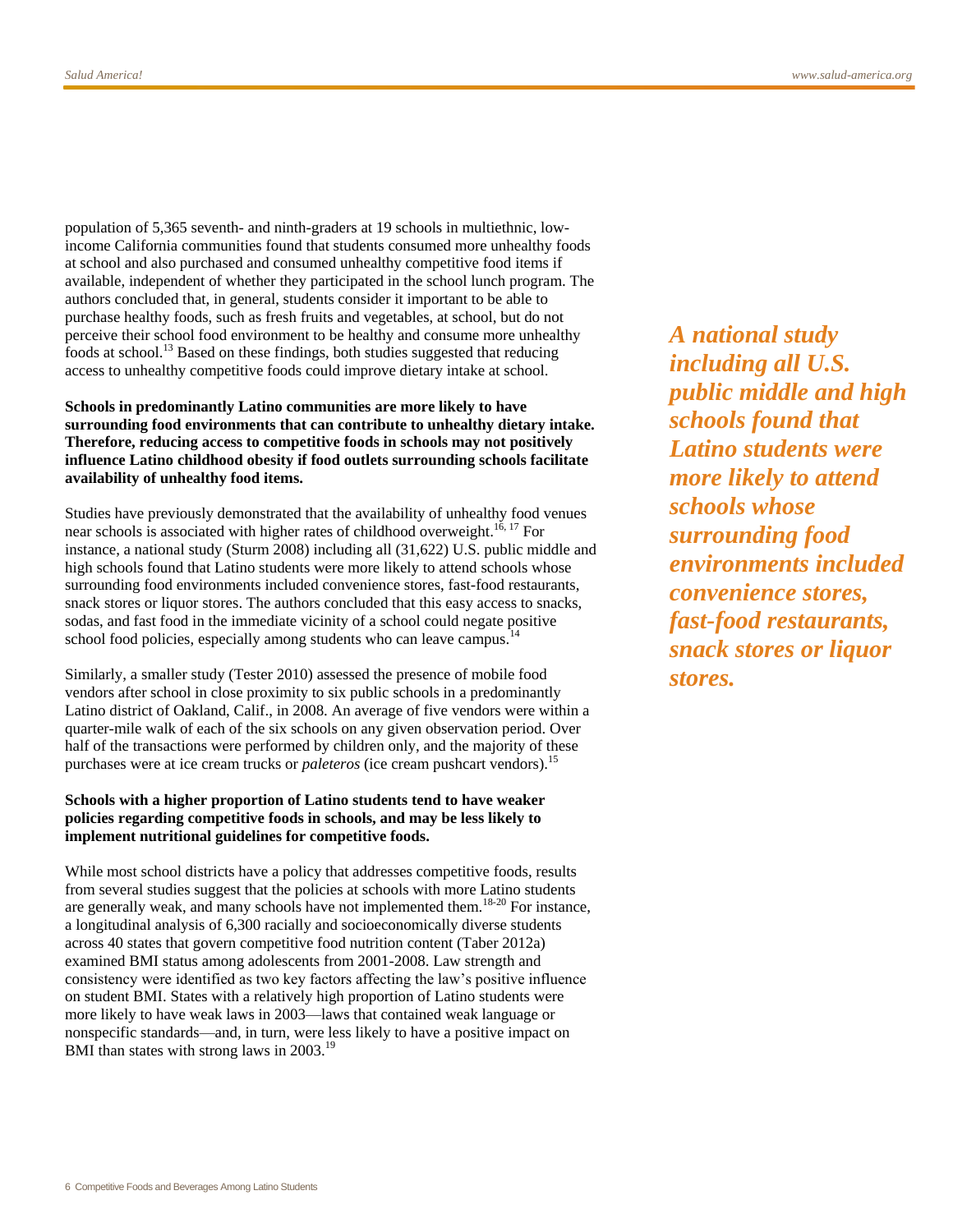A cross-sectional study (Taber 2012b) conducted by the same author and using student data from the same cohort found that students reported lower in-school SSBs access and purchasing only when schools restrict all SSBs. Policies that restrict only soda, but allow sports drinks and other SSBs, had no impact on SSBs access or purchasing. According to this study, states with weaker policies that restrict only soda had higher proportions of Latino students (33%) than states that restrict all SSBs  $(11\% \text{ Latino})$ .<sup>[20](#page-13-9)</sup>

In 2006, the Alliance for a Healthier Generation launched the Healthy Schools Program that included adoption of nutritional guidelines for competitive foods and beverages. Based on survey data collected from a nationally representative sample of elementary schools between 2006 and 2010, awareness of the Alliance's food and beverage guidelines among school administrators significantly increased, and nearly one-third of the schools that sold competitive foods had implemented or were in the process of implementing the guidelines. However, schools with a majority of Latino students were less likely to implement the beverage guidelines (Figure 2).<sup>[18](#page-13-7)</sup>

#### **Policies that reduce access to competitive foods in schools are likely to reduce Latino students' consumption of unhealthy items during the school day, potentially lowering their intake of empty calories. However, such policies do not necessarily improve students' overall nutrient intake.**

Two studies directly assessed the impact of California's statewide policies, effective since 2007, which established strict nutrition standards for competitive foods sold in schools.<sup>[21,](#page-13-10) [22](#page-13-11)</sup> Approximately one-third of the California population is Latino. The first study (Woodward-Lopez 2010) measured pre- and post-legislation food and beverage availability, sales, and student consumption at 99 California schools. Overall, the study found that, after legislation: the availability of foods and beverages compliant with the standards increased; the availability of noncompliant items (e.g., SSBs, chips, candy) decreased; and, as measured by student survey responses, atschool consumption of some noncompliant foods dropped, while at-home consumption of selected noncompliant foods remained stable. This study did not include a Latino-only analysis.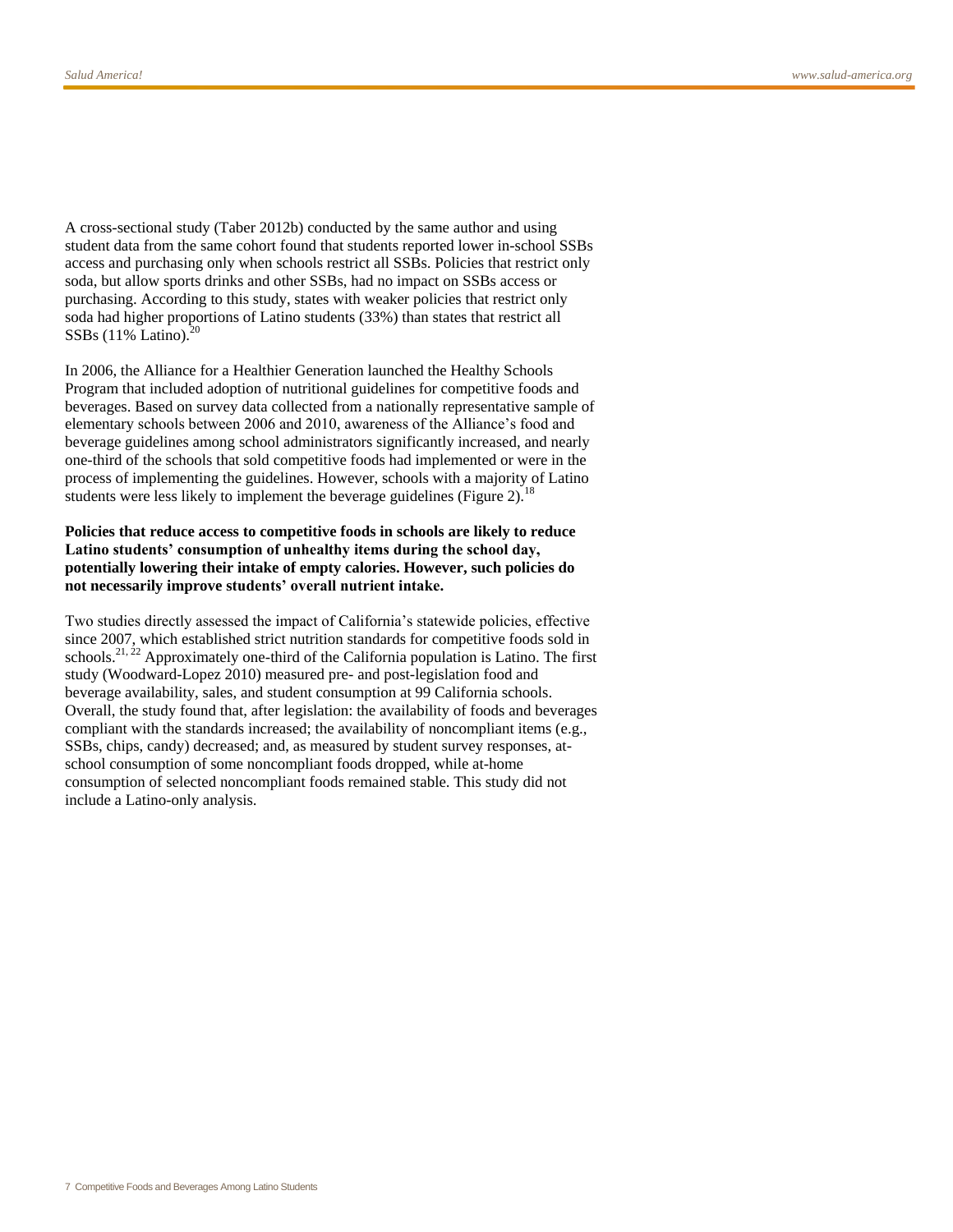#### Figure 2 **Relative Likelihood for Implementation of Alliance Beverage and Food Guidelines by Race/Ethnicity Among a Nationally Representative Sample of US Elementary Schools.**





However, a study of an ethnically diverse subpopulation of majority-Latino (65%) seventh- and ninth-graders across several schools, noted a significant post-legislation decrease in the consumption of both soda and vegetables (not including French fries) at school, and significantly more students reported drinking water at school. While the regulation of competitive foods improved school environments, observed improvements in student nutritional intake were modest. $^{22}$  $^{22}$  $^{22}$ 

The second study (Taber 2012c), using 24-hour recall data to analyze the nutrient intake of 680 high-school students, found that a majority-Latino (77%) population of California students consumed less fat, sugar, and an average of 158 fewer calories per day than students in 14 other states (in which 15% of students were Latino) that did not regulate competitive food nutrition content. These results remained consistent when the researchers restricted the analysis to only Latino students. The study also found that California students reported a lower intake of vitamins and minerals at school than students in other states. Although high-school students in California consumed fewer empty calories than students in states with no competitive food laws, the nutritional composition of the students' in-school diets was similar.<sup>[21](#page-13-10)</sup> Another study (Cradock 2011) involving a large, diverse population of public highschool students in Boston, where 39 percent of the study body is Latino, was the first to evaluate whether policies banning SSBs in schools would change adolescents'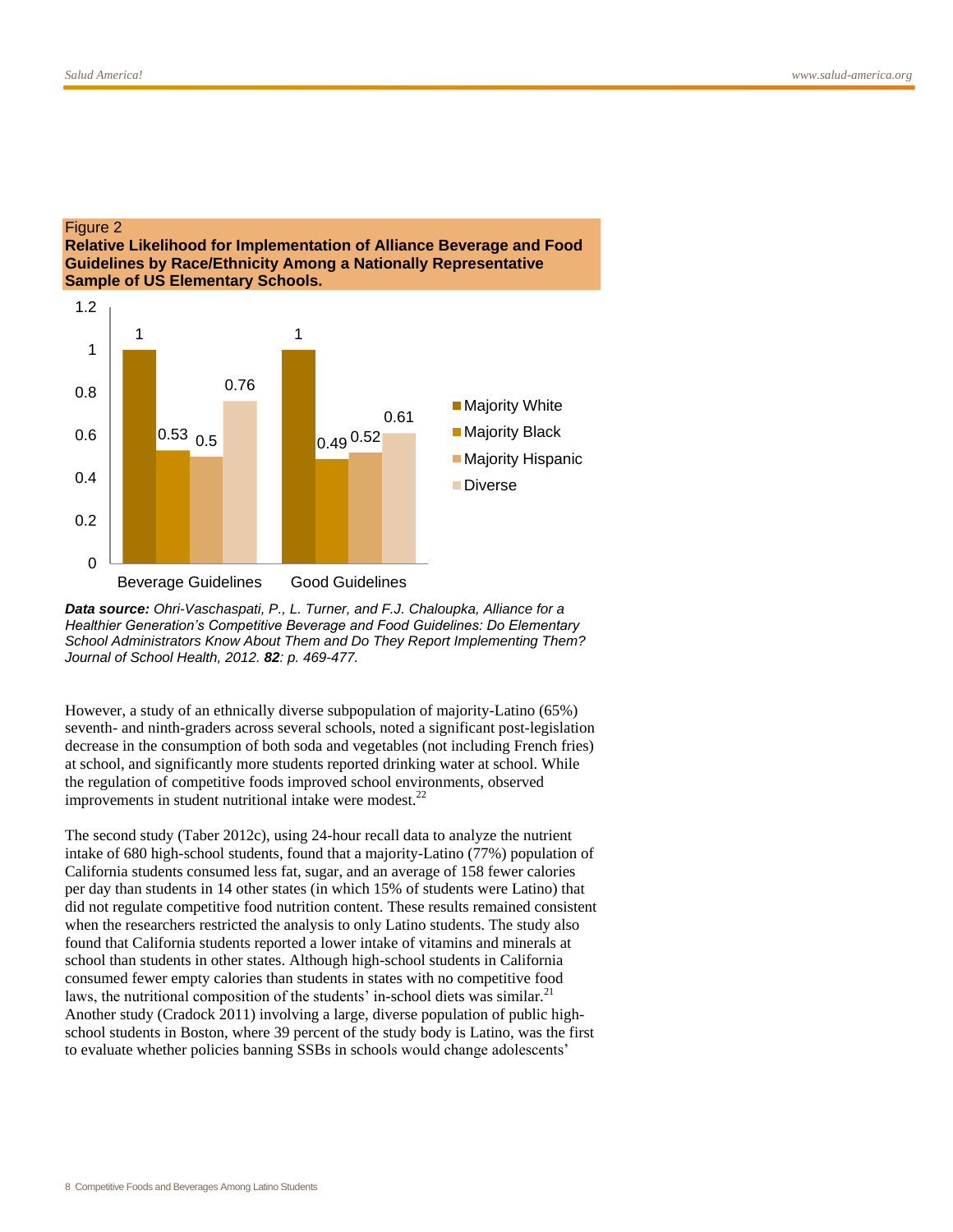overall consumption of SSBs. Based on a total of 2,033 survey responses from 2004 and 2006, Boston high-school students reported a significant decrease in daily consumption of SSBs both in-school and out-of-school from 1.71 servings in 2004 to 1.38 servings in 2006, equating to a reduction of 45 kcal per day. By comparison, national results, including approximately 12 percent Mexican-American adolescents, indicated no significant change in adolescent consumption of SSBs during the same timeframe. Despite the lack of a Latino-only analysis, these findings support the trend that implementing policies that restrict the sale of SSBs in schools may be a promising strategy to reduce Latino adolescents' intake of unnecessary calories.<sup>[23](#page-14-0)</sup> These results are consistent with a 2004 policy statement of the American Academy of Pediatrics stating that district-wide policies restricting the sale of SSBs in schools can protect against health problems associated with over-consumption of these beverages.[24](#page-14-1)

#### **Strong policies that reduce access to competitive foods in schools have the potential to positively influence BMI among Latino students and may be an effective strategy for reducing weight gain in this population[.](#page-12-2)**

Several large studies have suggested that strong and comprehensive competitive food policies that are consistently enforced across grade levels and across venues may positive influence overweight and obesity trends among Latino children and adolescents.<sup>[3,](#page-12-2) [19,](#page-13-8) [25](#page-14-2)</sup> According to these studies, "strong" policies are those that include language requiring competitive foods to meet specific nutrition standards, rather than including recommended standards or references to "healthy" foods, and "comprehensive" policies are those that include not only changes to food items offered, but also address other areas such as fundraisers, nutrition education, and physical activity.

A California-based study (Sanchez-Vaznaugh 2010) linked strong policies limiting access to competitive foods to significant improvements in overall overweight trends among student populations with a high proportion of Latino children and adolescents. In the period before competitive food policies took effect (2001-2004), the prevalence of childhood overweight showed an increasing trend, but after the policies took effect (2005-2008), the trend in overweight prevalence stabilized (Figure 3). After the policies took effect, significant population-level improvements in overweight trends were observed among fifth graders in the Los Angeles Unified School District (78% Latino) and fifth-grade boys and seventh graders in the rest of California (48% Latino). This study included more than 5 million observations over an 8-year period using a majority-Latino population of middle-school students. The analysis was restricted to fifth- and seventh-grade students attending public school for whom annual physical fitness data, including height and weight measurements, had been recorded. According to the authors, the competitive food policies implemented in 2004 in California, and Los Angeles in particular, are among "the most rigorous and comprehensive" of such policies in the nation. However, due to study limitations, such as lack of randomization, the extent to which the new nutritional policies contributed to the change in BMI was unclear.<sup>[25](#page-14-2)</sup>

*Several large studies have suggested that strong and comprehensive competitive food policies that are consistently enforced across grade levels and across venues may positive influence overweight and obesity trends among Latino children and adolescents.*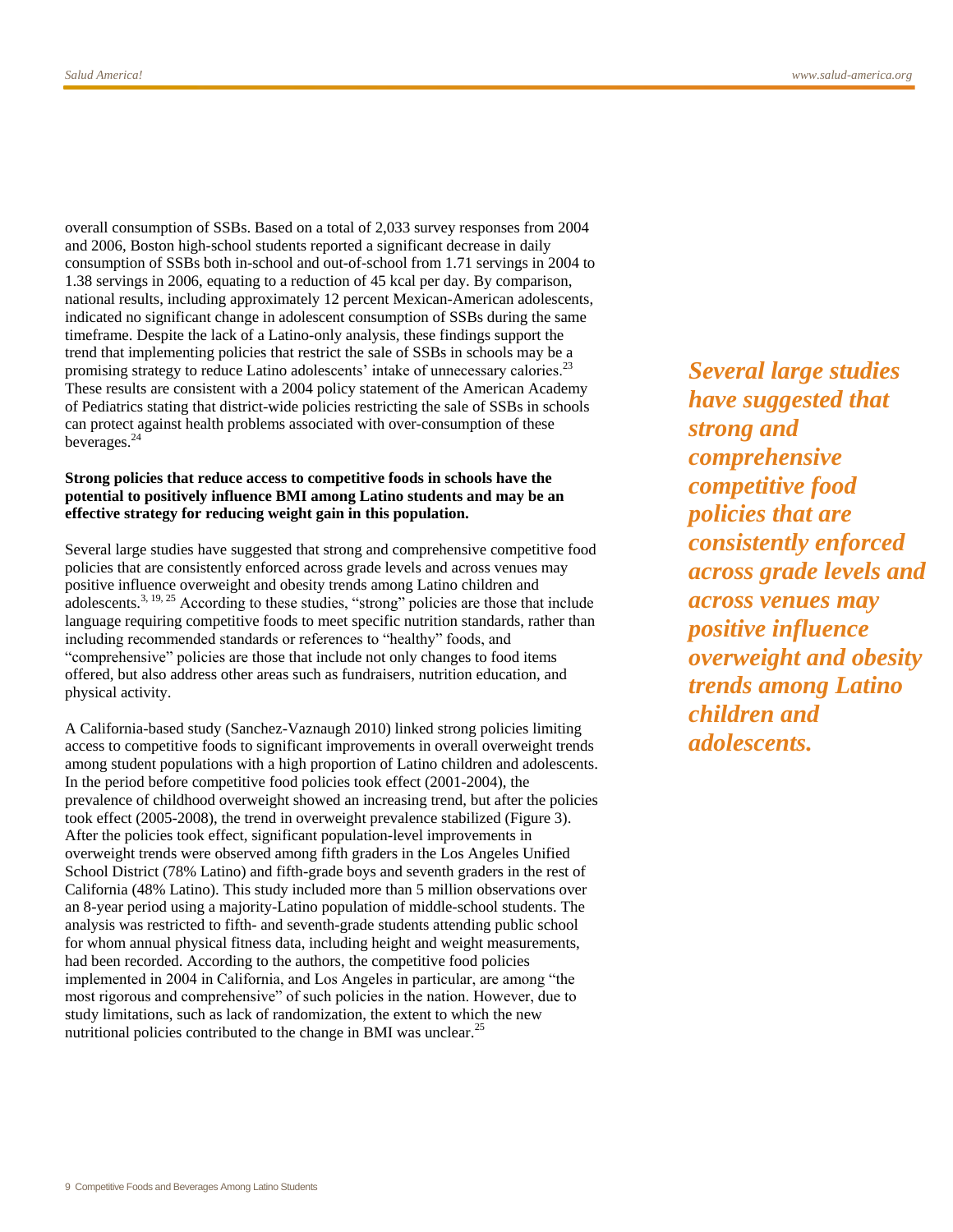Key findings from a 2012 health impact assessment (HIA) indicated that a national competitive foods policy may support a healthy weight and reduced risk of overweight or obesity among Latino students. Based on a thorough assessment of available evidence, the authors

#### Figure 3





*Data source: Sanchez-Vaznaugh, E.V., B.N. Sanchez, J. Baek, and P.B. Crawford, 'Competitive' food and beverage policies: are they influencing childhood overweight trends? Health Aff (Millwood), 2010. 29(3): p. 436-46.*

concluded that implementation of strong nutrition standards would benefit vulnerable populations, including Latino students, who are often more likely to have weight-related health issues.<sup>[3](#page-12-2)</sup>

The HIA findings echo the collective conclusions of several other national studies indicating that policies aiming to reduce access to competitive foods in schools must be comprehensive, strong, and consistent to be effective, independent of ethnicity.<sup>[19-](#page-13-8)</sup>  $21$ 

To acquaint you with the most commonly used formats used in our documents, the next few pages present samples of styles. Body text variations include bulleted and numbered lists.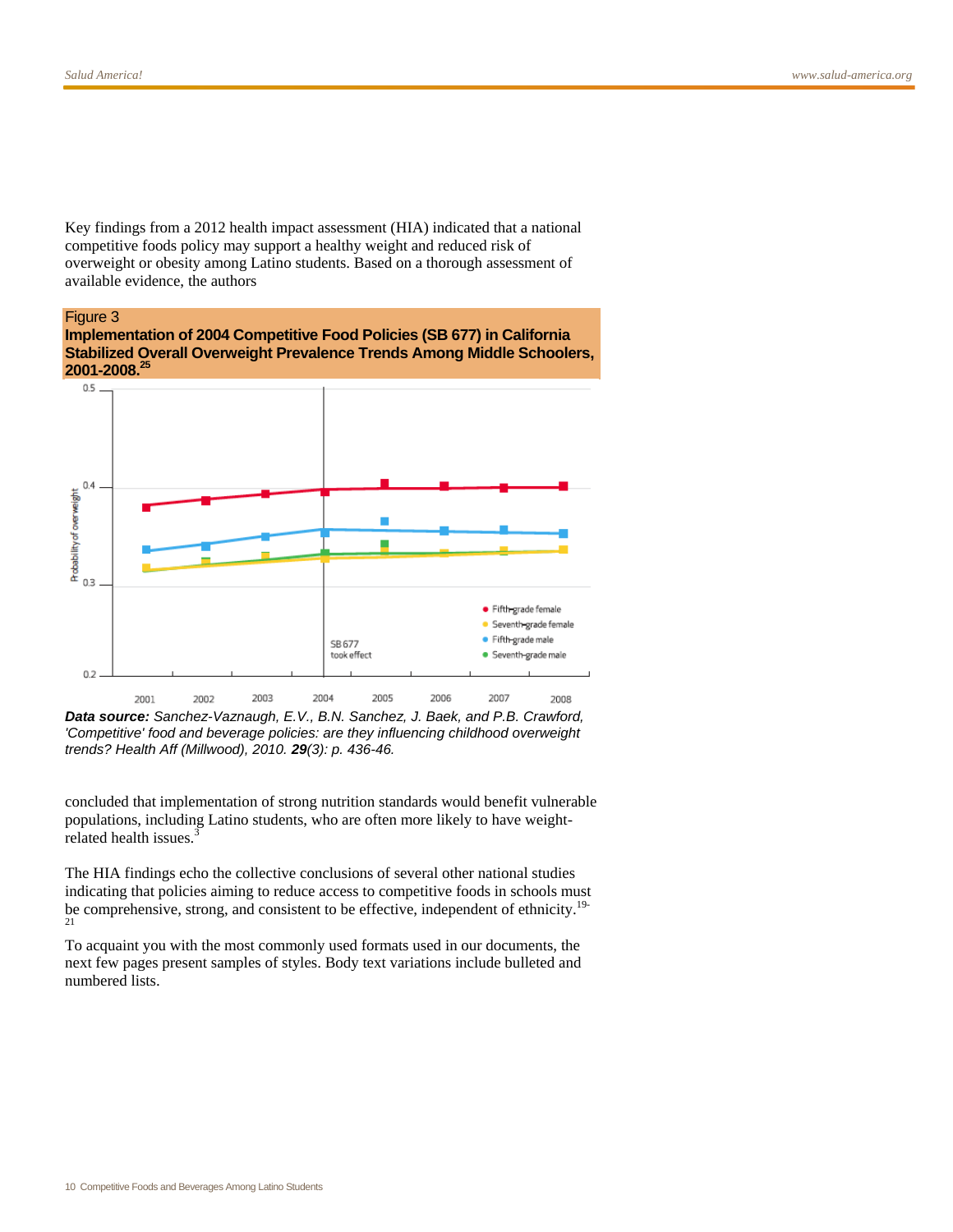# **Conclusions and Policy Implications**

# **CONCLUSIONS**

- When competitive foods are available, Latino students are more likely to purchase and consume them than their White peers. Balanced nutrition in Latino children and adolescents is compromised by unrestricted access to competitive foods in schools.
- While most school districts have a policy that addresses competitive foods, the policies influencing schools with a higher proportion of Latino students are generally weak.
- Policies limiting access to competitive foods in schools may be undermined by a disproportionately higher numbers of fast-food restaurants, convenience stores, and mobile food vendors in close vicinity to Latino schools.
- Because of their high rates of obesity, Latino students would disproportionately benefit from specific nutrition standards for competitive foods in schools; such strong policies may positively influence BMI trends in this vulnerable population.
- Although many of the above observations can be made in all children and adolescents without regard to race or ethnicity, the findings have a stronger influence among Latinos, due to the rising percentage of the U.S. student population that is Latino and the high risk for weight-related health problems among Latino children and adolescents.

# **POLICY IMPLICATIONS**

- Only competitive food policies that meet specific nutrition standards have been associated with decreased access to, purchase of, and consumption of competitive food items in schools. Therefore, to be effective, final federal regulations aimed at reducing access to competitive foods in schools must be strong, comprehensive, and consistently enforced across grade levels and venues.
- To improve the overall nutritional value of caloric intake among Latino students, minimum federal standards for competitive foods in schools must not only address access to competitive foods but should also include strong language stating specific nutrition standards
- Public health initiatives (e.g., nutrition education programs) that consider the schools' surrounding food environment and familiar cultural factors, such as convenience stores and mobile food vendors, may be especially beneficial in Latino communities.
- Because many schools with a high proportion of Latino students currently have weak or no competitive food policies, policymakers should prioritize helping schools, particularly those in Latino communities, effectively implement the finalized federal standards.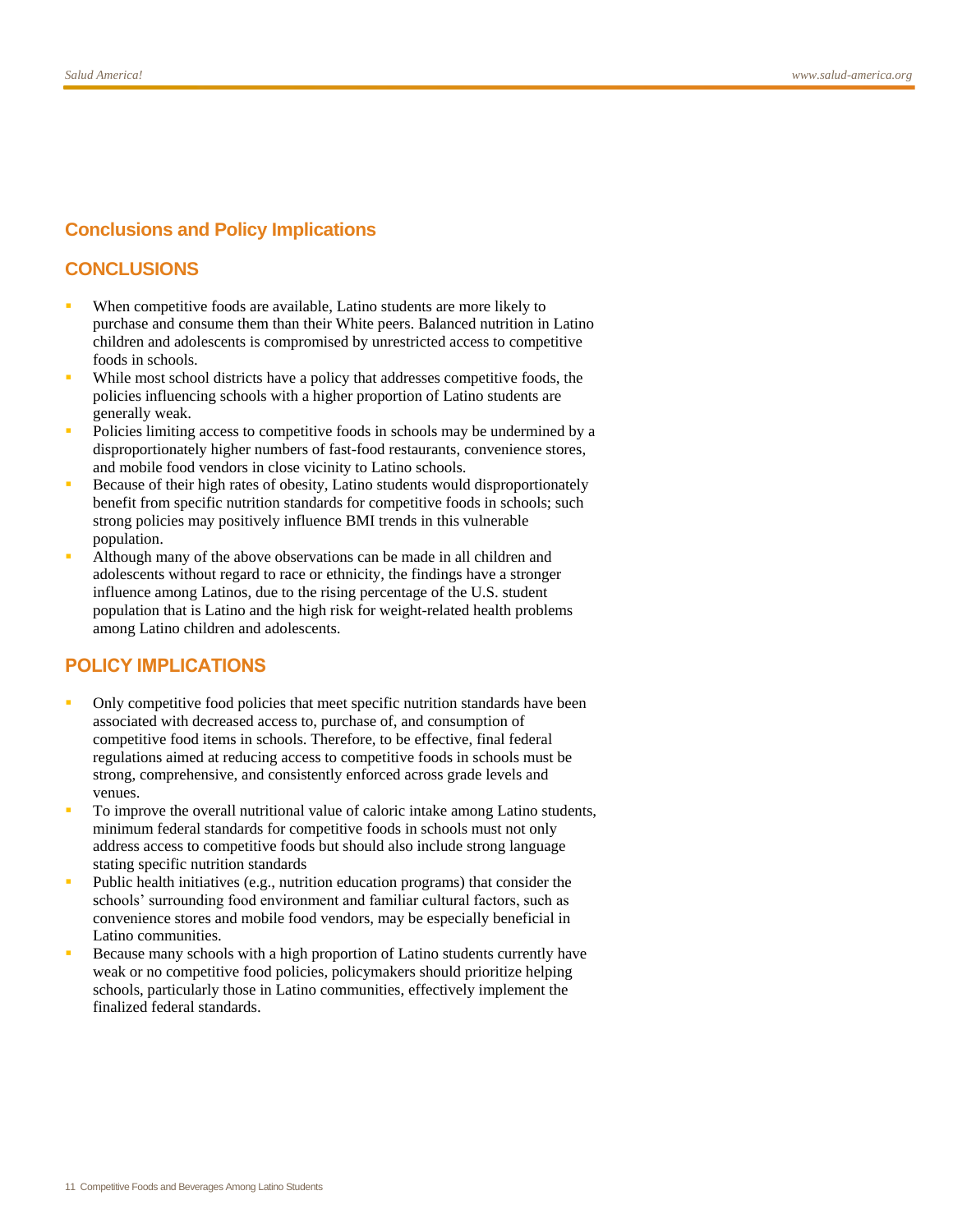# **FUTURE RESEARCH NEEDS**

To effectively address the issue of overweight and obesity among Latino children and adolescents, additional research is needed to better discern the impact of the school food environment on Latino weight status. Future studies should directly address the question of whether reducing access to competitive foods has long-term positive effects on BMI among Latino students. Additional studies should more firmly establish the contribution of competitive foods to Latino students' food choices and consumption patterns, as well as the extent to which the surrounding food environment in Latino communities contributes to overall dietary habits of Latino children and adolescents. Evaluation of efforts intended to enhance the school food environment will help identify areas with the greatest potential for further intervention.

Future research should prioritize addressing the ethnic disparity in the strength of and/or enforcement of policies related to competitive foods. More research is needed to understand why these disparities exist, as well as how to effectively implement strong competitive food policies in predominant Latino schools, especially in middle and high schools where access to competitive foods tends to be greater.

#### **ABOUT THE PROGRAM**

*Salud America!* The RWJF Research Network to Prevent Obesity Among Latino Children is a national program of the Robert Wood Johnson Foundation. The program aims to educate and support researchers, decision-makers, community leaders, and the public in contributing toward healthier Latino communities and seeking environmental and policy solutions to the epidemic of Latino childhood obesity. The network is directed by the Institute for Health Promotion Research at The University of Texas Health Science Center at San Antonio.

For more information, visi[t http://www.salud-america.org.](http://www.salud-america.org/)

**ABOUT THIS RESEARCH REVIEW** Copyright 2013 Robert Wood Johnson Foundation.

Route 1 and College Road P.O. Box 2316 Princeton, NJ 08543–2316 *www.rwjf.org*

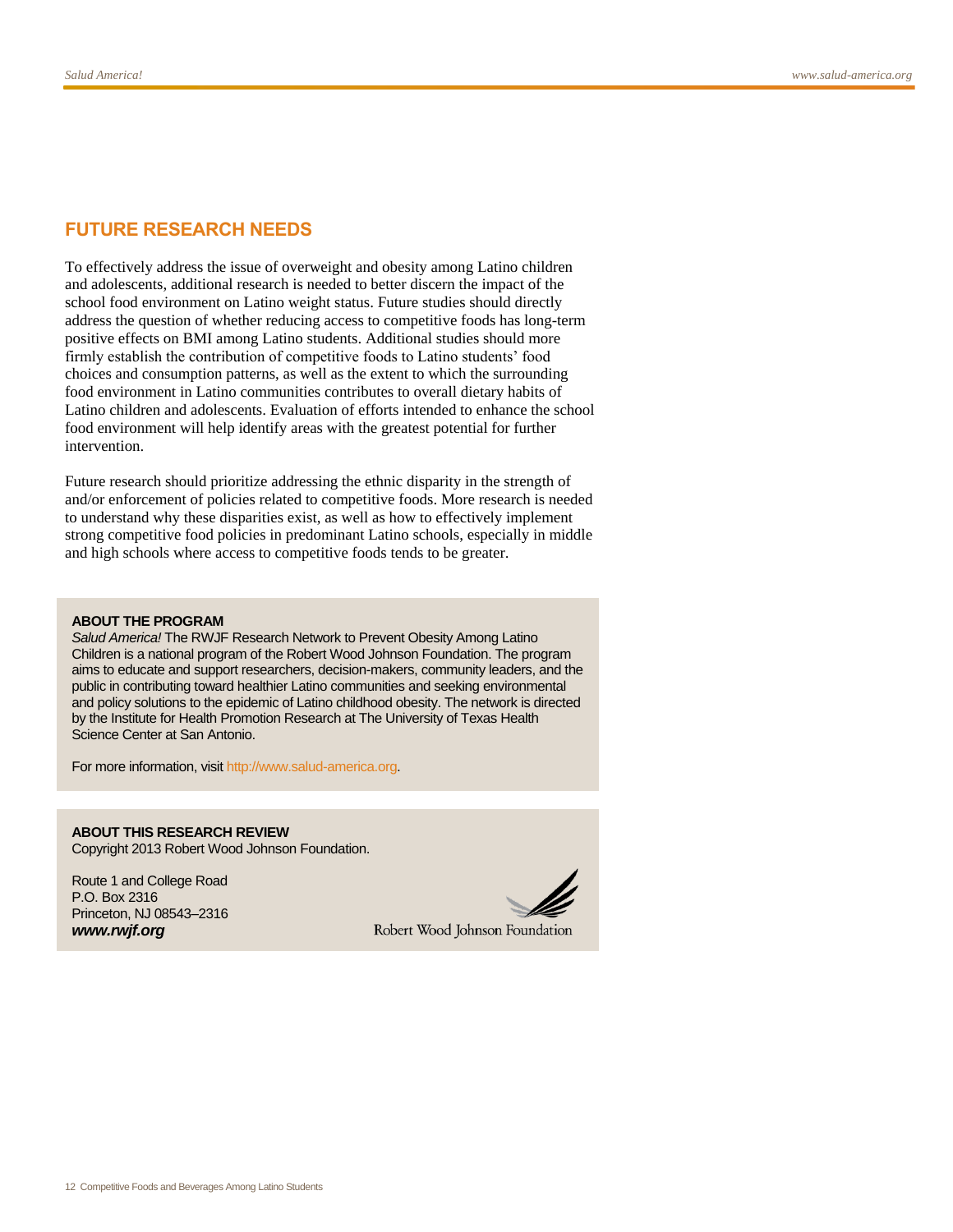#### **Reference List**

- <span id="page-12-0"></span>(1) Ogden CL, Carroll MD, Kit BK, Flegal KM. Prevalence of obesity and trends in body mass index among US children and adolescents, 1999-2010. *JAMA* 2012;307(5):483-90.
- <span id="page-12-1"></span>(2) Centers for Disease Control and Prevention. Obesity and Overweight for Professionals: Childhood: Basics. In. Atlanta: Centers for Disease Control and Prevention; 2012.
- <span id="page-12-2"></span>(3) Kids' Safe & Healthful Foods Project and Health Impact Project. Health Impact Assessment: National Nutrition Standards for Snack and a la Carte Foods and Beverages Sold in Schools. In: Robert Wood Johnson Foundation and PEW Health Group; 2012.
- <span id="page-12-3"></span>(4) Johnston LD, O'Malley PM, Terry-McElrath YM, Colabianchi N. School Policies and Practices to Improve Health and Prevent Obesity: National Secondary School Survey Results: School Years 2006–07 through 2009–10. . In. Ann Arbor: Bridging the Gap Program, Survey Research Center, Institute for Social Research; 2012.
- <span id="page-12-4"></span>(5) Turner L, Chaloupka FJ, Sandoval A. School Policies and Practices for Improving Children's Health: National Elementary School Survey Results: School Years 2006–07 through 2009–10. In. Chicago: Bridging the Gap Program, Health Policy Center, Institute for Health Research and Policy, University of Illinois at Chicago; 2012.
- <span id="page-12-5"></span>(6) Fry R, Lopez MH. Hispanic student enrollments reach new highs in 2011. In. Washington, D.C.: Pew Research Center; 2012.
- <span id="page-12-6"></span>(7) Passel JS, Cohn D. U.S. population projections: 2005-2050. In. Washington, D.C.: Pew Research Center; 2008.
- <span id="page-12-7"></span>(8) Finkelstein DM, Hill EL, Whitaker RC. School food environments and policies in US public schools. *Pediatrics* 2008;122(1):e251-9.
- <span id="page-12-8"></span>(9) Park S, Sappenfield WM, Huang Y, Sherry B, Bensyl DM. The impact of the availability of school vending machines on eating behavior during lunch: the Youth Physical Activity and Nutrition Survey. *J Am Diet Assoc* 2010;110(10):1532-6.
- <span id="page-12-9"></span>(10) Thompson OM, Yaroch AL, Moser RP, Finney Rutten LJ, Agurs-Collins T. School vending machine purchasing behavior: results from the 2005 YouthStyles survey. *J Sch Health* 2010;80(5):225-32.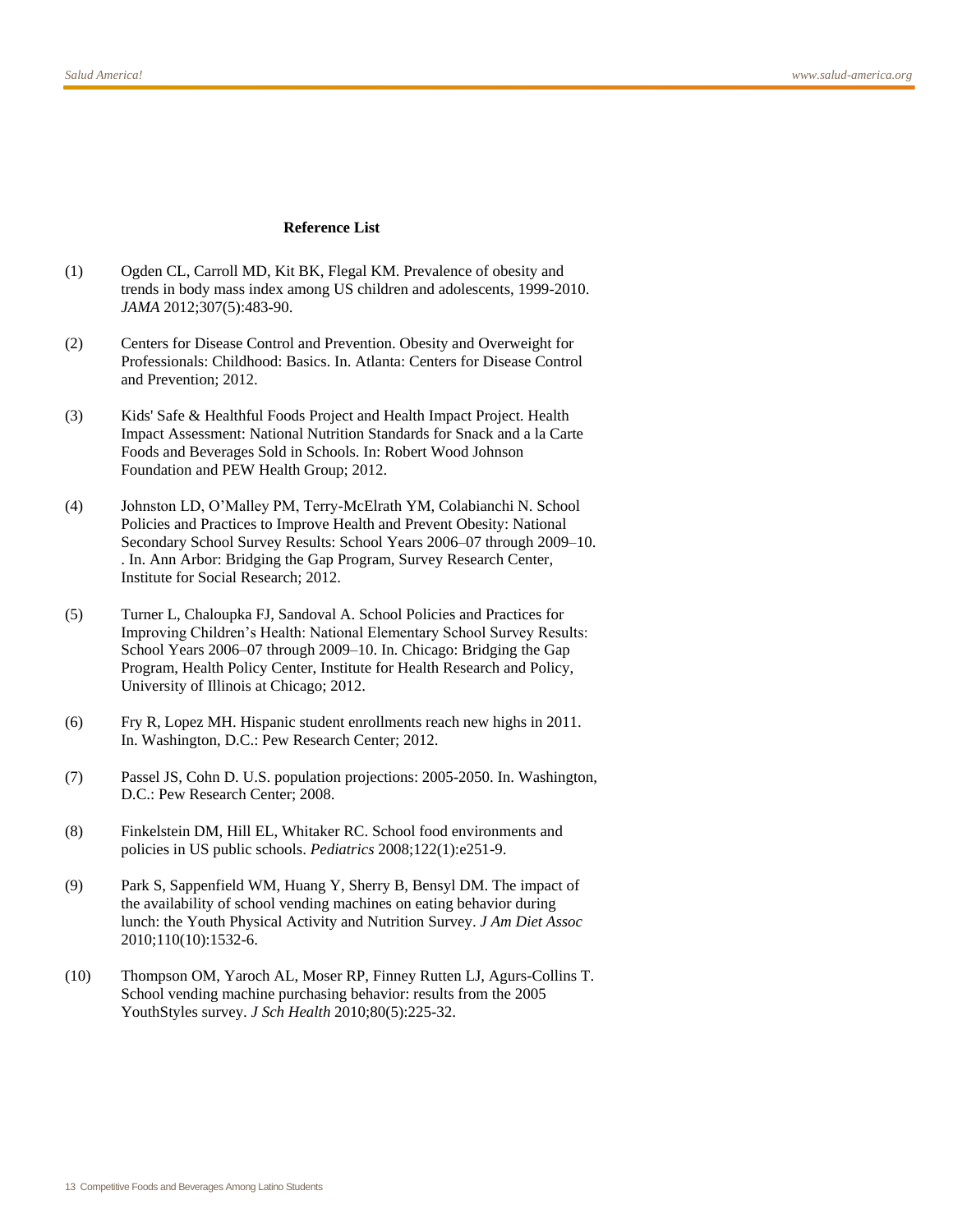- <span id="page-13-0"></span>(11) Berkey CS, Rockett HR, Field AE, Gillman MW, Colditz GA. Sugar-added beverages and adolescent weight change. *Obes Res* 2004;12(5):778-88.
- <span id="page-13-1"></span>(12) Briefel RR, Crepinsek MK, Cabili C, Wilson A, Gleason PM. School food environments and practices affect dietary behaviors of US public school children. *J Am Diet Assoc* 2009;109(2 Suppl):S91-107.
- <span id="page-13-2"></span>(13) Gosliner W, Madsen KA, Woodward-Lopez G, Crawford PB. Would Students Prefer to Eat Healthier Foods at School? *Journal of School Health* 2011;81(3):146-151.
- <span id="page-13-5"></span>(14) Sturm R. Disparities in the food environment surrounding US middle and high schools. *Public Health* 2008;122(7):681-90.
- <span id="page-13-6"></span>(15) Tester JM, Yen IH, Laraia B. Mobile food vending and the after-school food environment. *Am J Prev Med* 2010;38(1):70-3.
- <span id="page-13-3"></span>(16) Davis B, Carpenter C. Proximity of fast-food restaurants to schools and adolescent obesity. *Am J Public Health* 2009;99(3):505-10.
- <span id="page-13-4"></span>(17) Powell LM, Auld MC, Chaloupka FJ, O'Malley PM, Johnston LD. Associations between access to food stores and adolescent body mass index. *Am J Prev Med* 2007;33(4 Suppl):S301-7.
- <span id="page-13-7"></span>(18) Ohri-Vaschaspati P, Turner L, Chaloupka FJ. Alliance for a Healthier Generation's Competitive Beverage and Food Guidelines: Do Elementary School Administrators Know About Them and Do They Report Implementing Them? *Journal of School Health* 2012;82:469-477.
- <span id="page-13-8"></span>(19) Taber DR, Chriqui JF, Perna FM, Powell LM, Chaloupka FJ. Weight status among adolescents in States that govern competitive food nutrition content. *Pediatrics* 2012;130(3):437-44.
- <span id="page-13-9"></span>(20) Taber DR, Chriqui JF, Powell LM, Chaloupka FJ. Banning all sugarsweetened beverages in middle schools: reduction of in-school access and purchasing but not overall consumption. *Arch Pediatr Adolesc Med* 2012;166(3):256-62.
- <span id="page-13-10"></span>(21) Taber DR, Chriqui JF, Chaloupka FJ. Differences in nutrient intake associated with state laws regarding fat, sugar, and caloric content of competitive foods. *Arch Pediatr Adolesc Med* 2012;166(5):452-8.
- <span id="page-13-11"></span>(22) Woodward-Lopez G, Gosliner W, Samuels SE, Craypo L, Kao J, Crawford PB. Lessons learned from evaluations of California's statewide school nutrition standards. *Am J Public Health* 2010;100(11):2137-45.